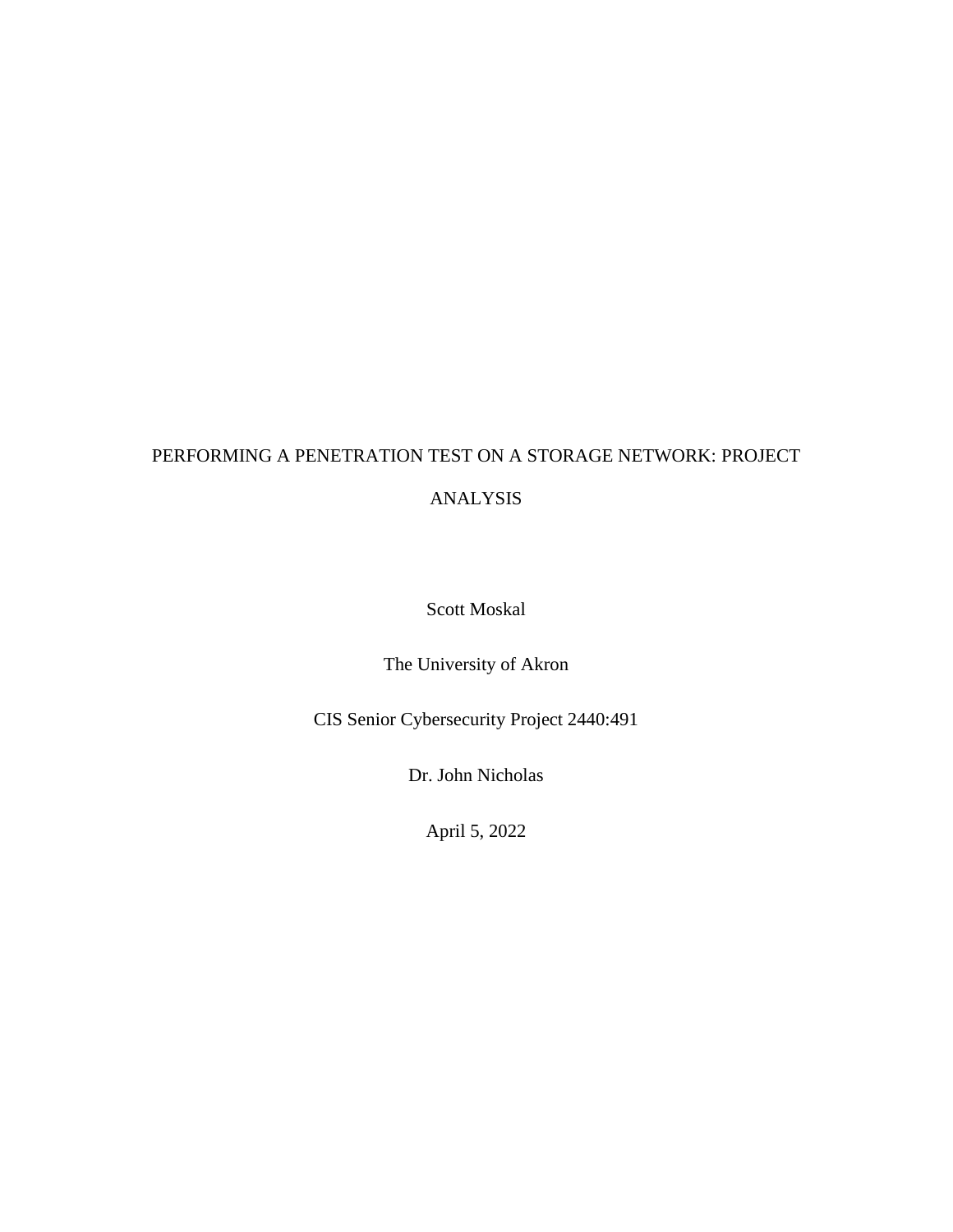### **Project Analysis Purpose**

The purpose of this document is to provide a general summary for the configuration of each device. This document will also discuss any changes made from the original plan as outlined in the Project Proposal.

# **Project Analysis Scope**

This document will include a list of devices that were used to create the project, an outline of how each device was configured, and all methods to test connectivity on the network. An explanation of each penetration test and exploit will be given, including why it was chosen, how the test was conducted, and the results of each test. Since changes were made from the original proposal, information on what was changed, why the change happened, and how any problems prior to the change were fixed will also be provided.

# **Project Analysis Limitations**

This document is a general analysis of the project, and will not go in-depth on how to fully configure and test each device. All information pertaining to both the full configuration of each device and the process for testing each device will be provided in the Project Description and Testing Documentation, respectively.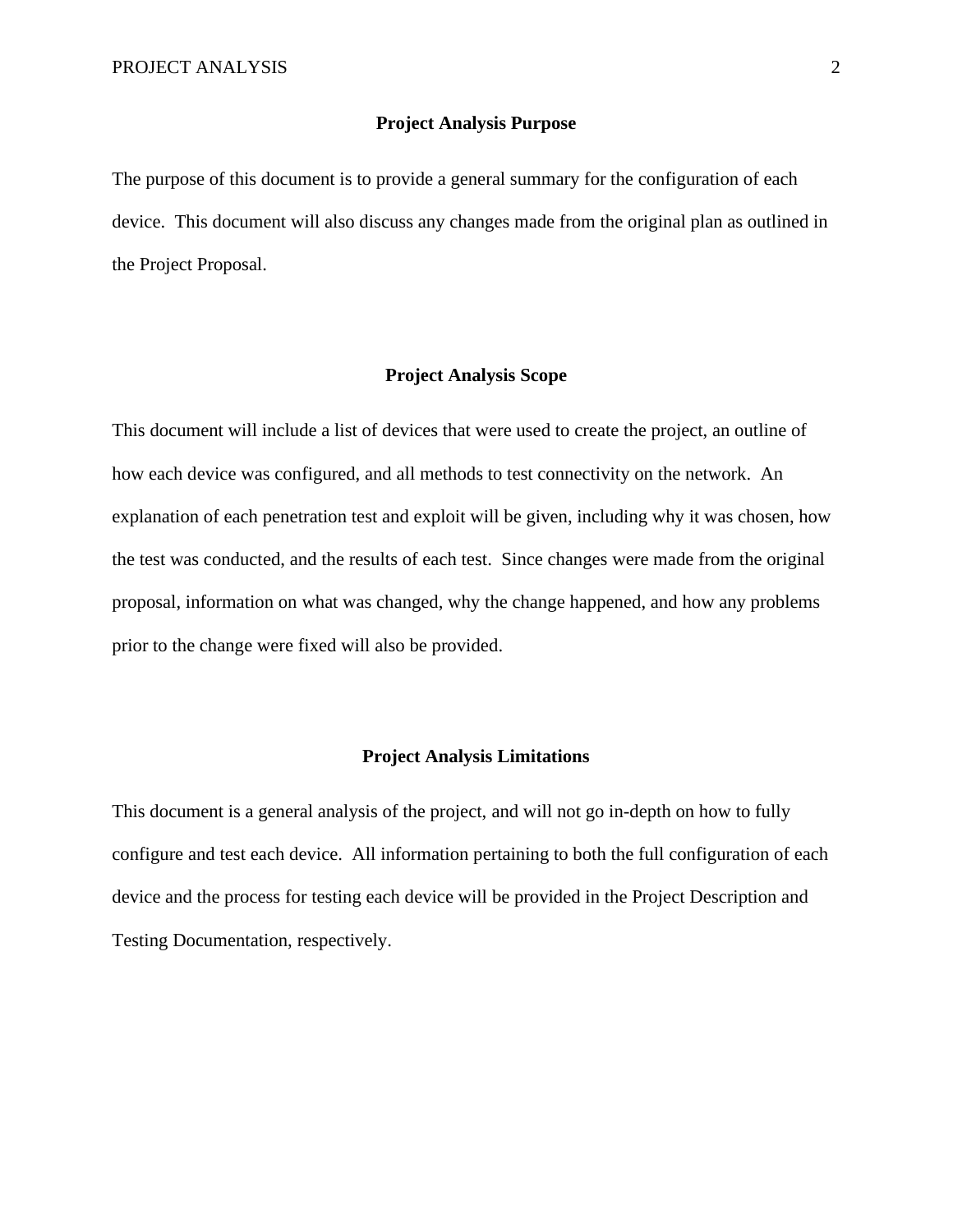#### **General Description of Each Device**

The original plan for the project was outlined in the approved project proposal. The original plan for the network was for three routers to be used, one of which was to a wireless router. A switch was used to establish two VLANs on the network. Finally, four end devices were used, including two laptops to take advantage of the wireless network that would be provided by the wireless router, and two devices with wired connections to the switch. One device end device was used for each VLAN.

The final version of the project was similar to what was outlined in the proposal. The only change made for the devices happened on the wireless subnet. Rather than one router that functioned as both a router and a wireless access point, two separate devices were used to fulfill a dedicated purpose. A new router was added, but had no wireless functionality, and a different wireless router that was set up as an access point.

Router 0, initially called Wireless Router, was configured to provide connectivity between devices on the wireless network and the devices on separate subnets. Port eth0 on Router 0 was configured with the address 10.1.1.1 on subnet 10.1.1.0/29. 10.1.1.0/29 was chosen to provide an easy distinction for the wireless network from the rest of the subnets. Port eth1 was configured with the address 172.16.1.2 on subnet 172.16.1.0/30.

The TP-Link Access Point was configured to allow for both laptops to connect to the network via a wireless connection. The device was a router by default, but had the option to be used as a wireless access point for the network. The IP address the device used was statically assigned to it via DHCP. The address given to the device was 10.1.1.6.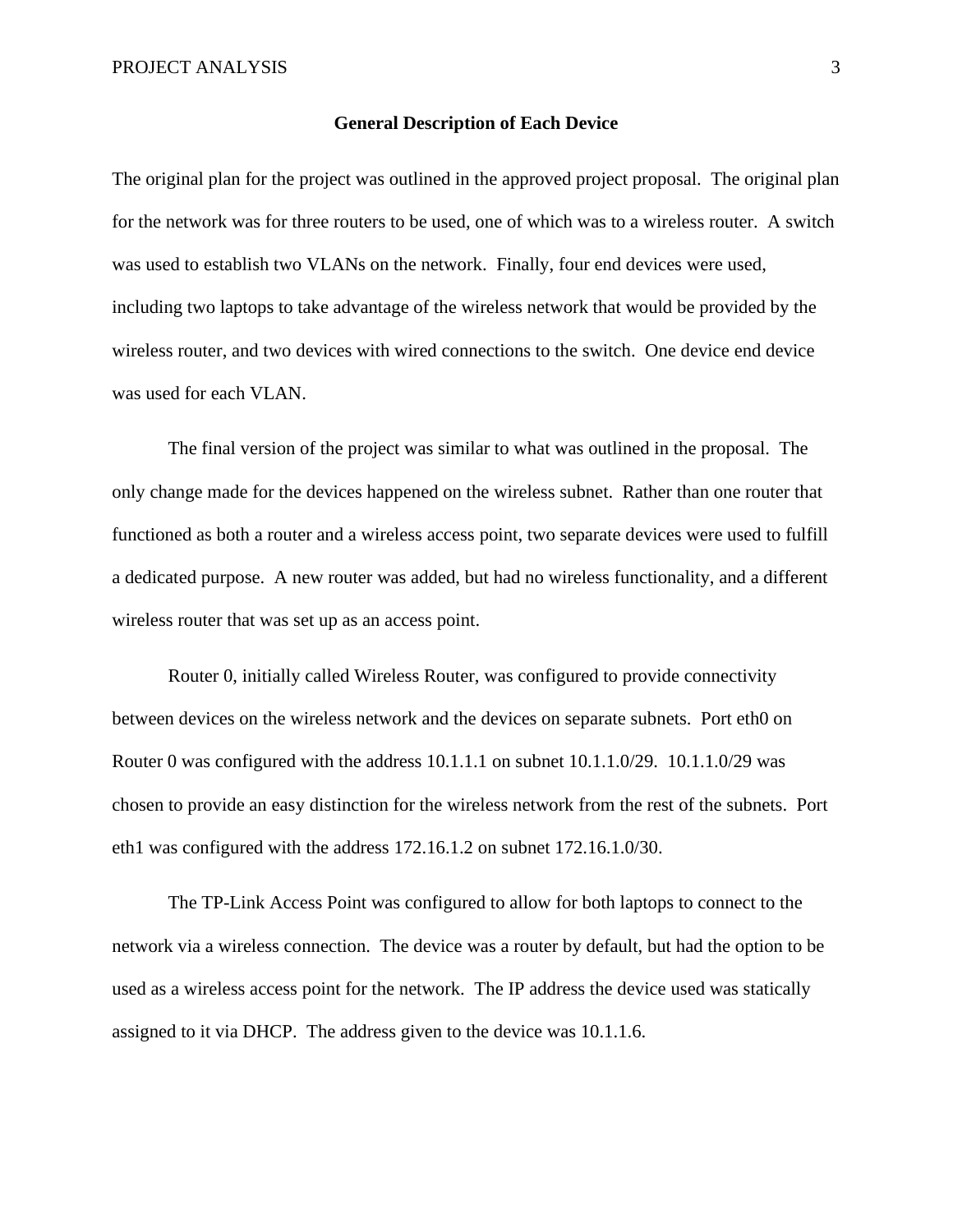The Acer Laptop was both the main device used for initial configuration of all the networking equipment, as well as the device that would be used as a general-purpose device for normal network use. The IP address the device used was statically assigned via DHCP. The address given to the device was 10.1.1.2. Windows 11 was the operating system the device had installed, as the operating system was installed on the laptop at the initial purchase before beginning the project.

The HP Laptop was the device used to interface with all networking devices after all of the devices were configured to communicate with the wireless network. This was also the device that would execute most of the penetration tests and exploits. The IP address the device used was statically assigned via DHCP. The address given to the device was 10.1.1.5. Parrot OS was the operating system used on the laptop, as the operating system came with a suite of security and ethical hacking tools that could be used on the network, as well as having an appealing and easy-to-use interface.

Router 1 was configured to provide connectivity between all end devices on each end of the network. Port eth1 was given the IP address 172.16.1.1. Port eth2 was given the IP address 172.16.3.1. The subnets the router operated on were 172.16.1.0/30 and 172.16.3.0/30, respectively. Similar IP addresses were used to denote the router being used for a WAN setup instead of a LAN/WAN setup the other two routers used. Router 1 was also the default gateway on the WAN, denoting the centralized location of the router on the network.

Router 2 was configured to provide connectivity to both VLANs on the network, allowing devices on both VLANs to communicate with all other devices on the network. Port eth1 was the WAN port, and given the address 172.16.3.2 on the 172.16.3.0/30 subnet. Port eth0 was given three addresses, two of which were the addresses used by the VLANs. Eth0 had an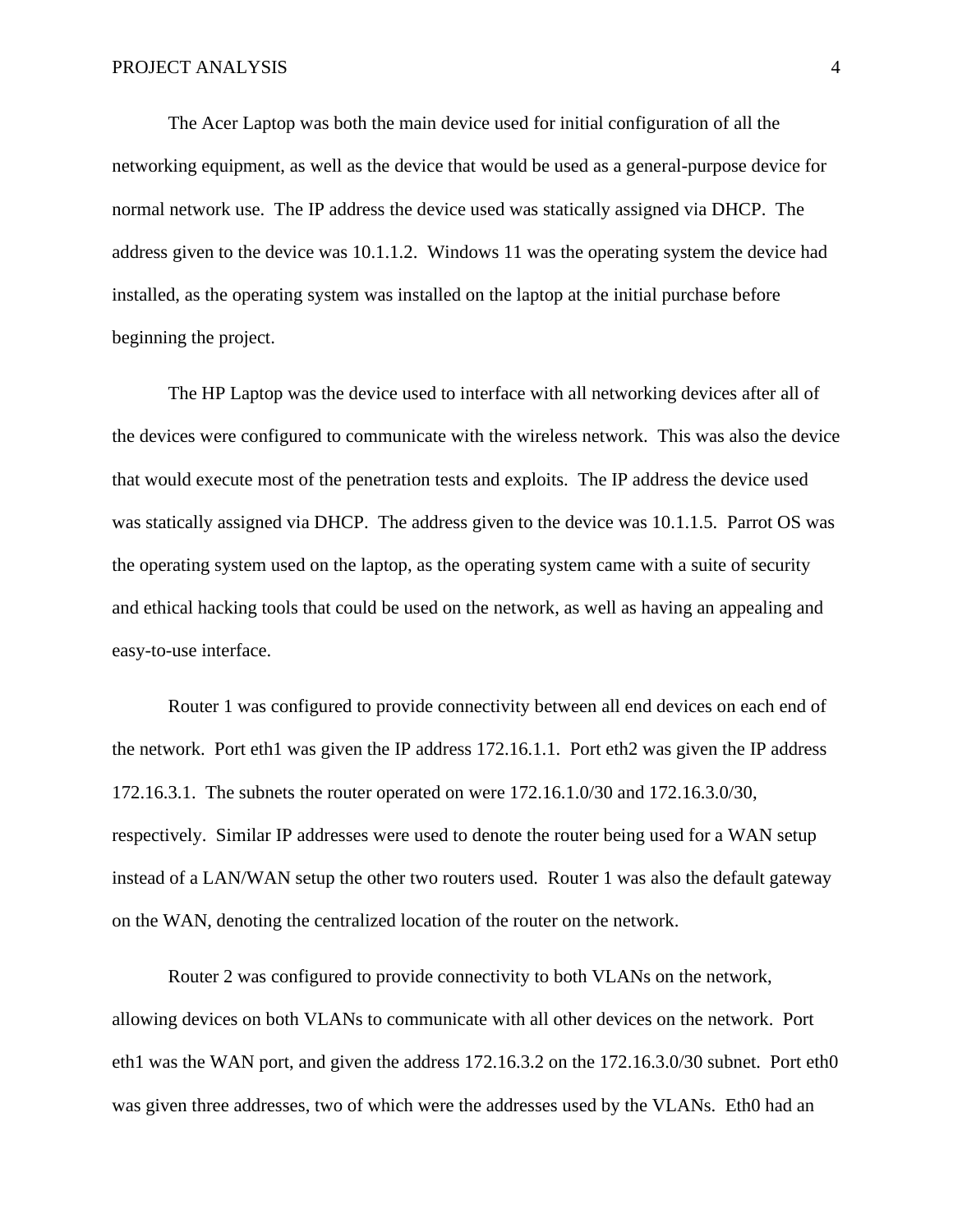address of 192.168.1.1 on the 192.168.1.0/29 subnet, connecting the router to the switch. Port eth0.10 had VLAN 10 attached with an address of 192.168.10.1 on the 192.168.10.0/29 subnet. Port eth0.20 had VLAN 20 attached with an address of 192.168.20.1 on the 192.168.20.0/29 subnet. The router was the default gateway for all three subnets attached to port eth0.

All three routers were from the same manufacturer, so all three devices had similar setups for the firewall. When performing initial configurations, each router was given a firewall by default. All devices also had the same process for setting up the routing table. Router 0 had the routing table set up so that all traffic on the network would use Router 1's first WAN interface as the next-hop address to the rest of the network. Router 1 had the routing table set up so that traffic coming from both VLANs would use Router 0's WAN interface as the next-hop address. Traffic coming from the wireless network would use Router 2's WAN interface as the next-hop address. Router 2 had the routing table set so that all traffic traveling from the VLANs would use Router 1's second WAN interface as the next-hop interface.

The Switch was configured to provide communication between the VLANs and Router 2. The Switch used the IP address 192.168.1.2 on the 192.168.1.0/29 subnet to communicate with the router. There was no option to give the Switch an IP address based on which port had which VLAN attached. Port 5 was the designated trunk port of the device. Port 1 was used for VLAN 10, while port 2 was used for VLAN 20.

The BeeLink Desktop was used as a second device for performing tests and exploits. The device had the IP address manually assigned on the wired connection, using the IP address 192.168.10.3 on the 192.168.10.0/29 subnet. The device was connected to VLAN 10. Kali Linux was used as the operating system for the device due to familiarity with using the software.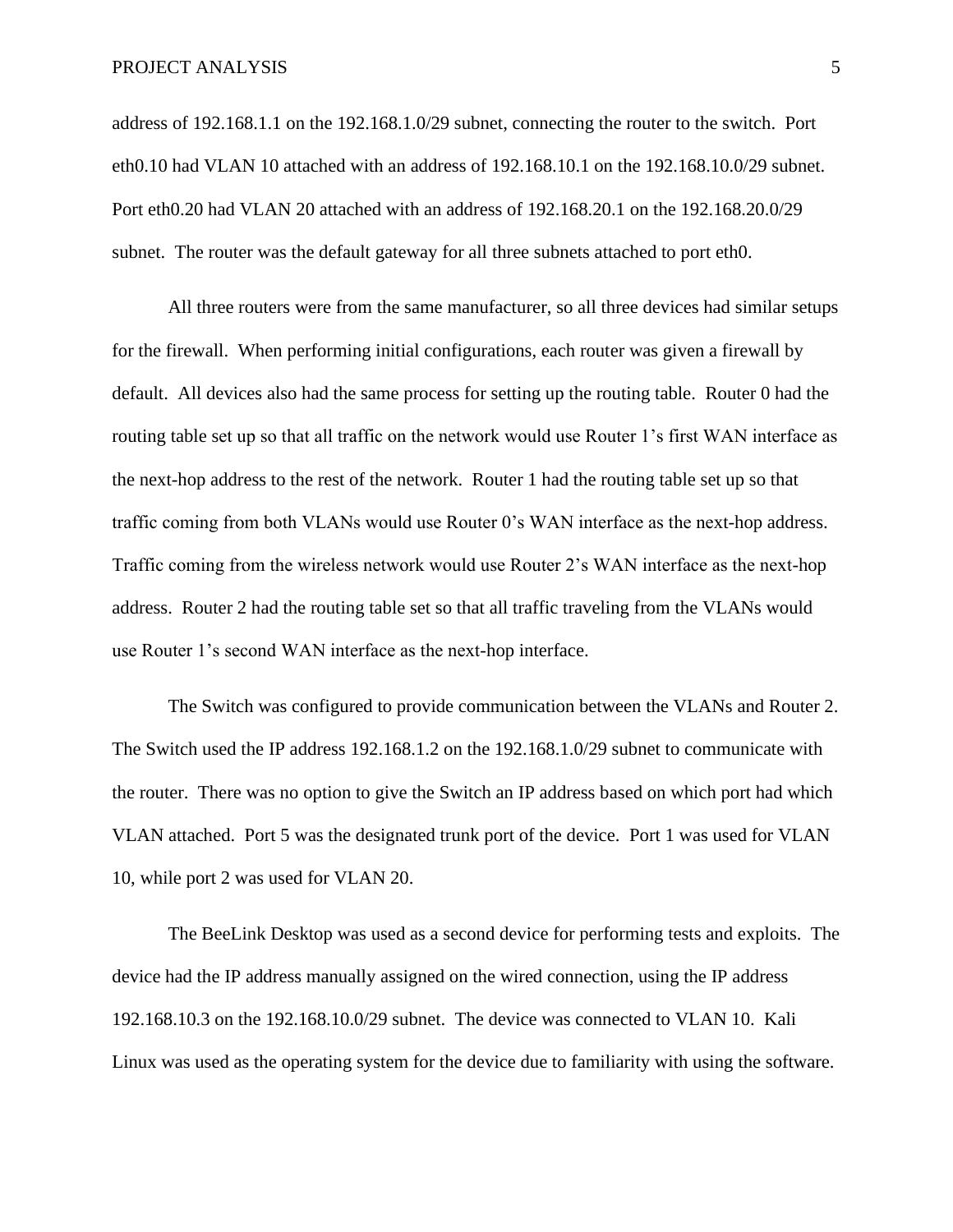The Raspberry Pi was used as the server on the network. The device had OpenMediaVault installed on top of Raspbian OS, allowing the device to become a storage server for files on the network. The protocol used for the server was the File Transfer Protocol, or FTP. The device was connected to the Switch on VLAN 20, using the IP address 192.168.20.3 on the 192.168.20.0/29 subnet. The address was assigned manually.

# **Connectivity and Testing**

Both laptops were connected to the wireless network via the TP-Link Access Point. The TP-Link Access Point was connected to port eth1 of Router 0, using LAN port 1 on the back of the TP-Link Access Point. Router 0 was connected to Router 1 by connecting Router 0's port eth1 to Router 1's port eth1. Router 1 was connected to Router 2 by connecting Router 1's eth2 port to Router 2's eth 1 port. The Switch was connected to Router 2 by connecting port 5 of the switch to port eth0 on Router 2. The BeeLink Desktop was connected to port 1 of the Switch, while the Raspberry Pi was connected to port 2 of the Switch. All non-wireless connections were made using ethernet cables, with connections between different devices using Cat.5e cables, while connections between the routers used crossover cables.

To test connectivity, the ping command was issued between the four end devices. Connectivity was verified to be successful when all devices showed a response across all end devices.

# **Penetration Tests and Exploits**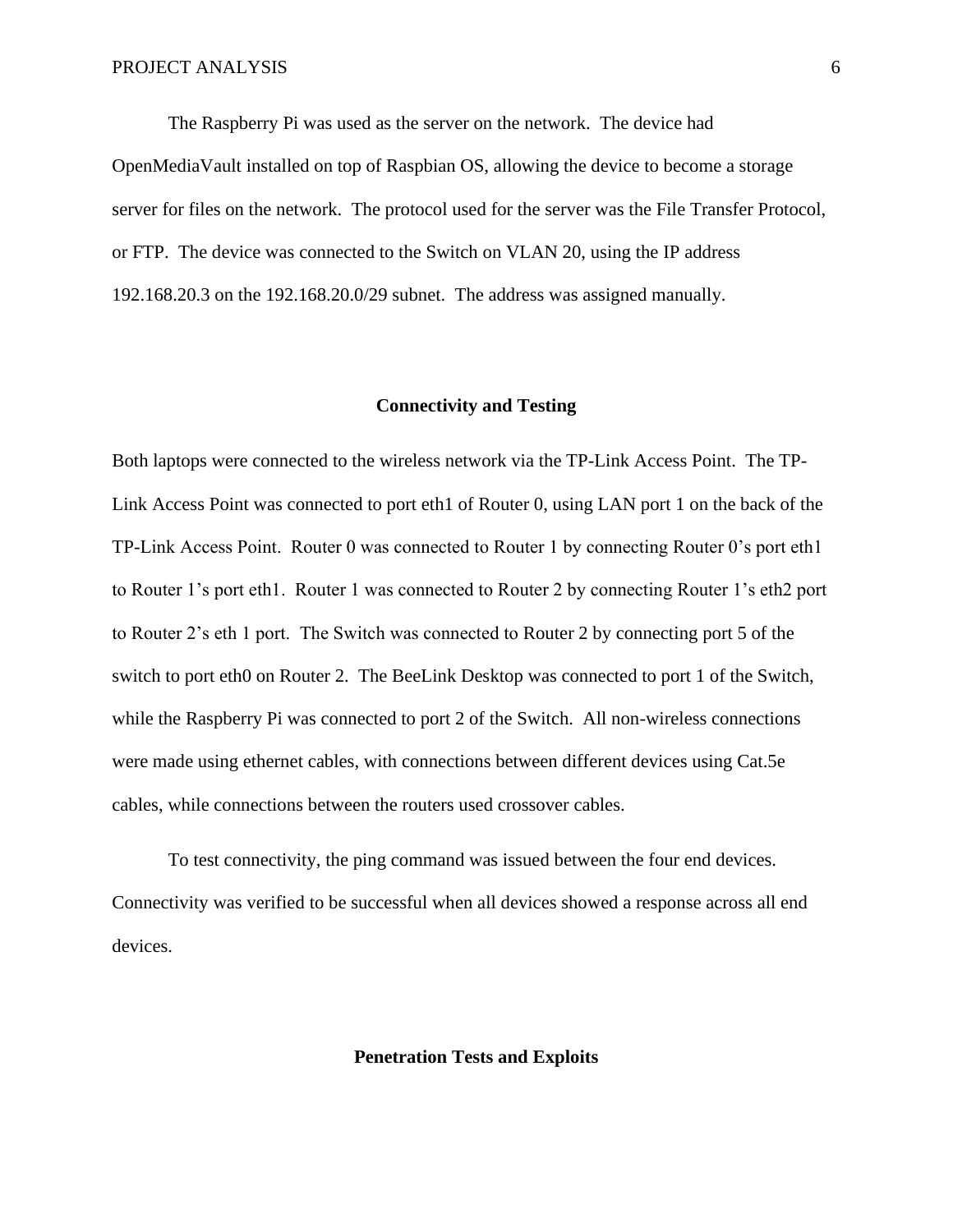#### PROJECT ANALYSIS 7

This project prioritized user access to different parts of the network. This included users accessing the storage server, as well as users access the wireless network. Passwords were used for every device on the network, as well as for users attempting to access the storage server. The focus of the exploits was on the effectiveness of the passwords that allowed users to access the network and the resources housed within the network. Testing was also done to see how secure network communication was between devices, and what information may be vulnerable to potential attacks. Nmap and Wireshark were chosen to discover and monitor the communication protocols that were commonly used between each device. Metasploit and Aircrack-ng would attempt to take advantage of the numerous passwords used on the system by attempting to find weak passwords and access restricted parts of the network. Bettercap would attempt to discover and spy on a device sending information all across the network. OpenVAS would find any other vulnerabilities not initially anticipated while designing and configuring the network.

Nmap discovered all ports open on each device, showing all necessary connections used by the network to allow for effective communication between each device. Wireshark monitored traffic flowing across the network, showing encrypted packets when devices logged into the networking devices on the network. OpenVAS discovered all vulnerabilities that existed within the network after all devices were configured and could communicate with each other. All vulnerabilities were patched.

Of the three exploits used against the network, only one was successful. Metasploit failed to gain access to the FTP server, while Aircrack-ng failed to find the PIN used to access the wireless network. Both tools relied on a list of potential passwords that could be used on the network. These passwords were often easy to guess and short, using words typically found in the dictionary. Passwords chosen for all devices and services on the network were a mix of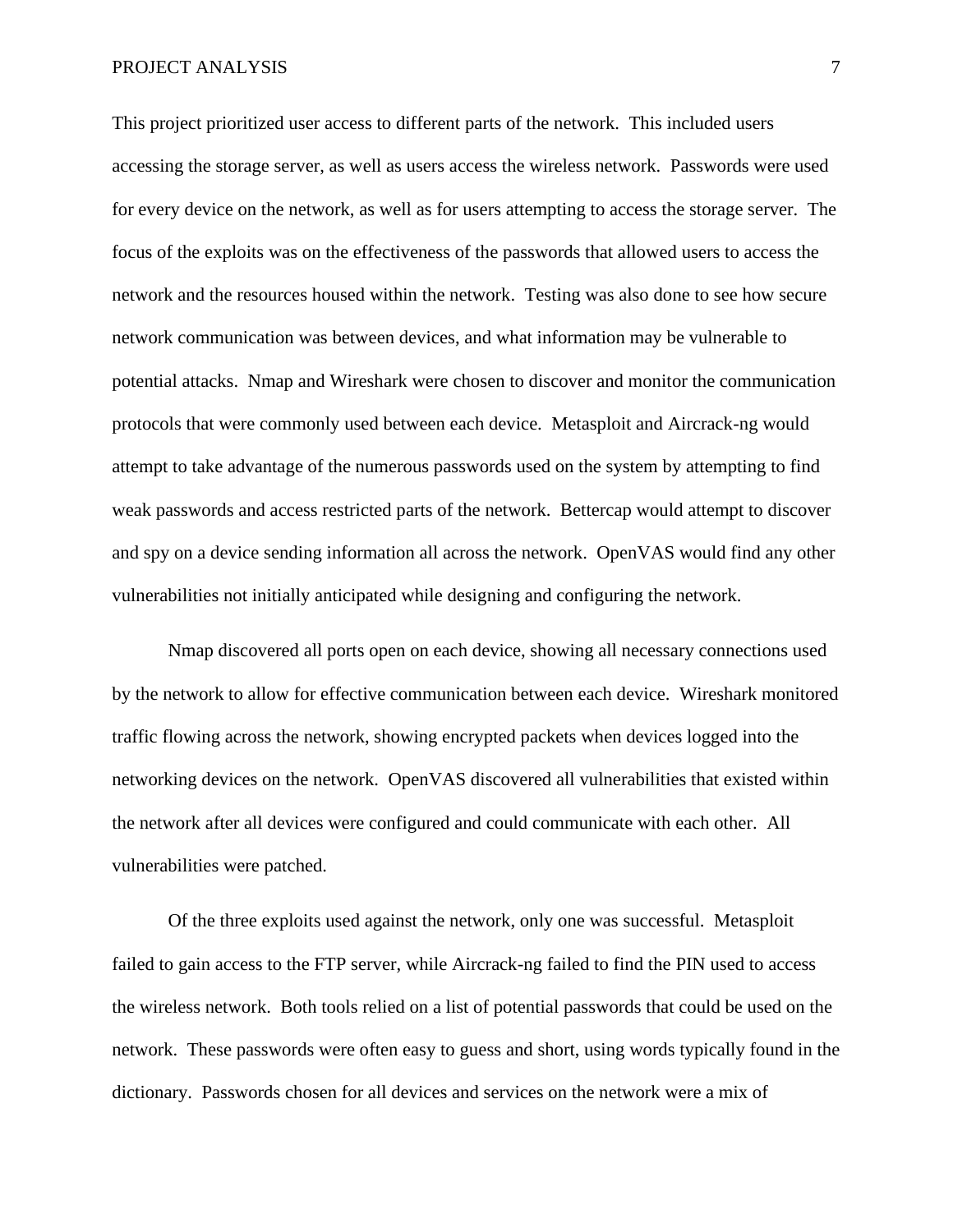# PROJECT ANALYSIS 8

characters, including uppercase and lowercase letters, as well as numbers. No password included words. As a result, because these passwords were not included in the lists of potential passwords, the tools failed to access the services and expose information.

The attack using bettercap succeeded. The tool was used for a man-in-the-middle attack against the Acer Laptop. The attack was performed on the HP Laptop. The attack first performed an arp-spoofing attack to fool the Acer Laptop into communicating with the HP Laptop instead of Router 0. All traffic was then monitored from the Acer Laptop, including both encrypted and unencrypted information. Patches were made by increasing security and encryption measures on the FTP server.

# **Problems and Changes Made**

Each change is discussed in the order in which the problems occurred, as well as the severity of the problem in how the project was affected. When building the project, only basic connectivity was prioritized in the beginning, so end devices had solutions be given to problems first. Networking devices had problems solved second. Finally, any problem mating penetration testing software to devices was solved last.

The BeeLink desktop had problems supporting an FTP server. Multiple attempts were made to download new FTP servers freely available on Linux devices, including ProFTPd, vsftpd, and CrossFTP. None of the servers had the capability to work with the BeeLink Desktop. When attempting to run the service, all servers would return the message that attempting to start the server failed. No remedy could be found to solve the problem. In addition, with the presence of another FTP server being present on the Raspberry Pi, having an FTP server available on the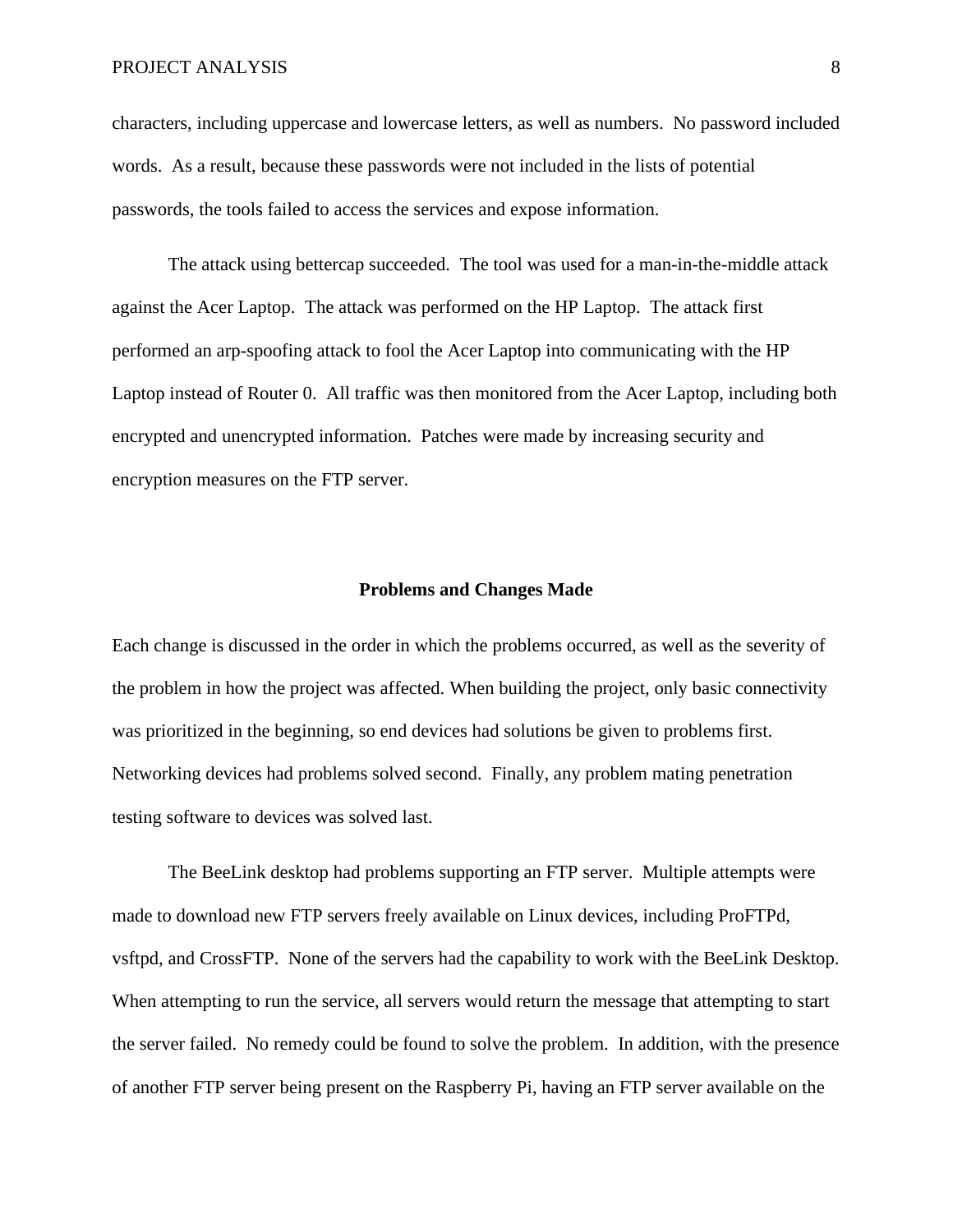BeeLink Desktop came across as arbitrary. Having multiple FTP services could also have posed a security risk to the network, as another service providing the same service using the same protocol could allow too much traffic to flow through the port, and have extra passwords put onto the system that wouldn't be used. As a result, the BeeLink Desktop had a change in how the device was used. The BeeLink Desktop would be used as an extra PC to conduct penetration tests and attempted exploits under. The Raspberry Pi would be the only server on the network. This would allow the BeeLink Desktop to not waste resources while still having a role to play in the project.

The original wireless router had to be switched out because of issues with communication between devices across subnets. The original project proposal featured a router that would act as both a wireless access point and networking router. The router, a TP-Link TLWR841N wireless router, had basic settings for networking and security. The router was restricting in what was allowed to be changed. This included having few firewall options, including not allowing ports to be open for universal traffic flow. The router would allow traffic to leave the network, but would not allow traffic into the network. Devices from the wireless network could freely communicate with devices on the other subnets, but devices on the other subnets could not communicate with the devices on the wireless network. Multiple routers were bought, all lowend TP-Link routers, and the problem was universal across all devices. TP-Link did not seem to allow basic routers to be changed to allow universal traffic flow, presumably as a security feature that could not be turned off or circumvented. To allow universal communication between devices across the network, a new router, a Ubiquiti Edgerouter Lite-3, was obtained. This router was the same kind of router as the other two routers, and was configured similarly, as well. Once this change was made, full communication was seen across all devices.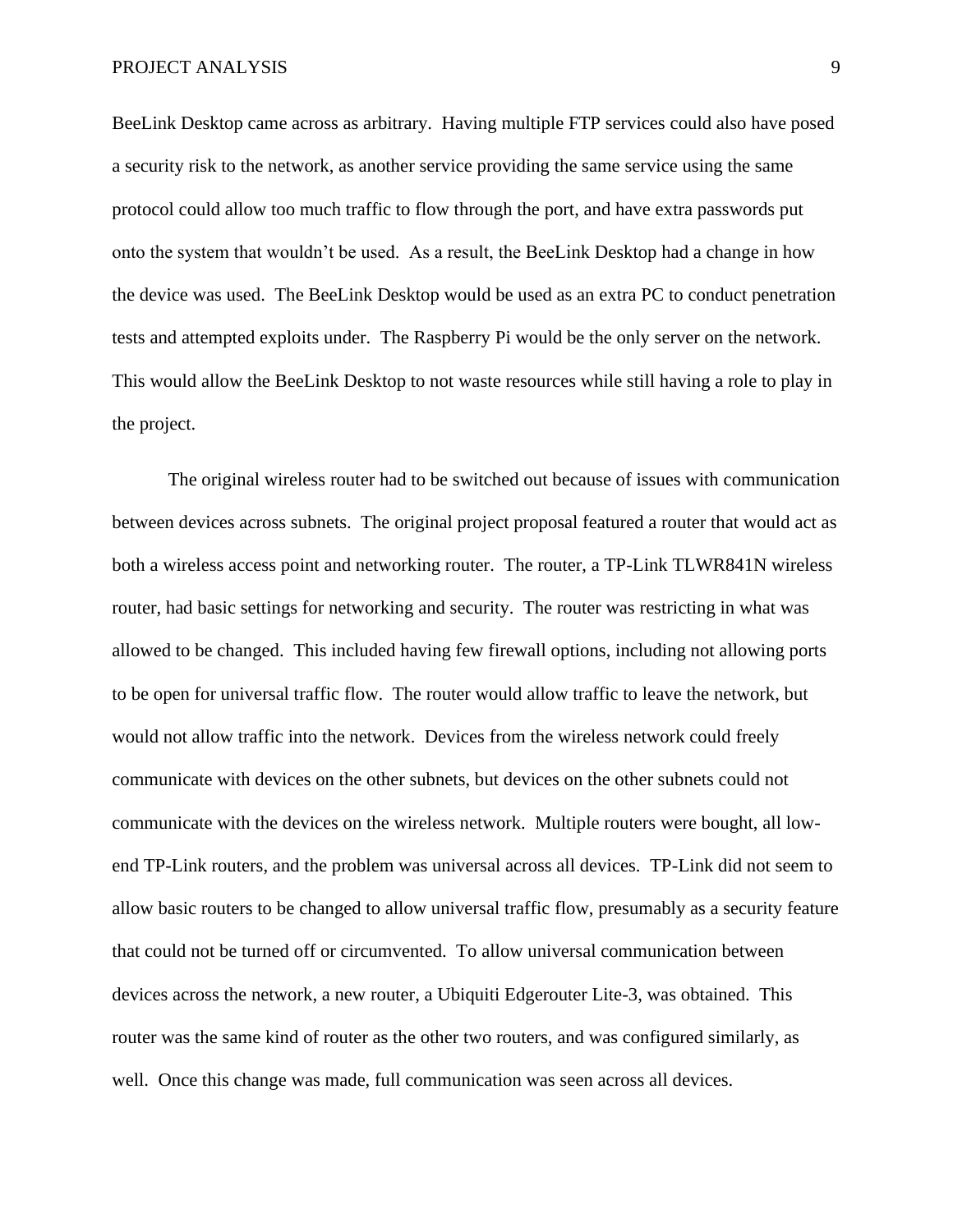To still allow wireless functionality on the network, and maintain the use of an exploit against wireless networks, a wireless access point was installed on the network. One of the TP-Link routers purchased previously, a TP-Link TLWR940N, also had the ability to be used as a wireless access point. This change was made, and devices were able to communicate via a wireless connection on the subnet. This change also added an IP address used on the 10.1.1.0/29 subnet.

A change had to be made regarding which device used OpenVAS to run network scans. Originally, the HP Laptop, running Parrot OS, would act as the device that would run vulnerability scans across the network. This was because the software comes partially installed on Parrot OS. However, when trying to complete the full installation of the software on the HP Laptop, the software would continue giving errors about trying to run on the device. Several diagnostics were made, as recommended by the software, but it would fail to find problems despite the software giving conflicting reports about missing databases. An attempt to install the same software on the BeeLink Desktop, running Kali Linux, led to a full installation that could run. As a result, a change was made where the BeeLink Desktop would run the vulnerability scans on the network instead of the HP Laptop.

Minor changes were made as a result of learning about the hardware and software. A change was made to the switch where it was discovered that the individual ports could not have IP addresses attached to them, proper. The device only needed the VLAN specified to each port, instead of an address.

Finally, a USB Flash Drive was needed for installation of the Raspbian OS, as well as being used as the main partition for the device. This was because OpenMediaVault does not allow a drive to be partitioned when the drive also has the service running on it. Installing the